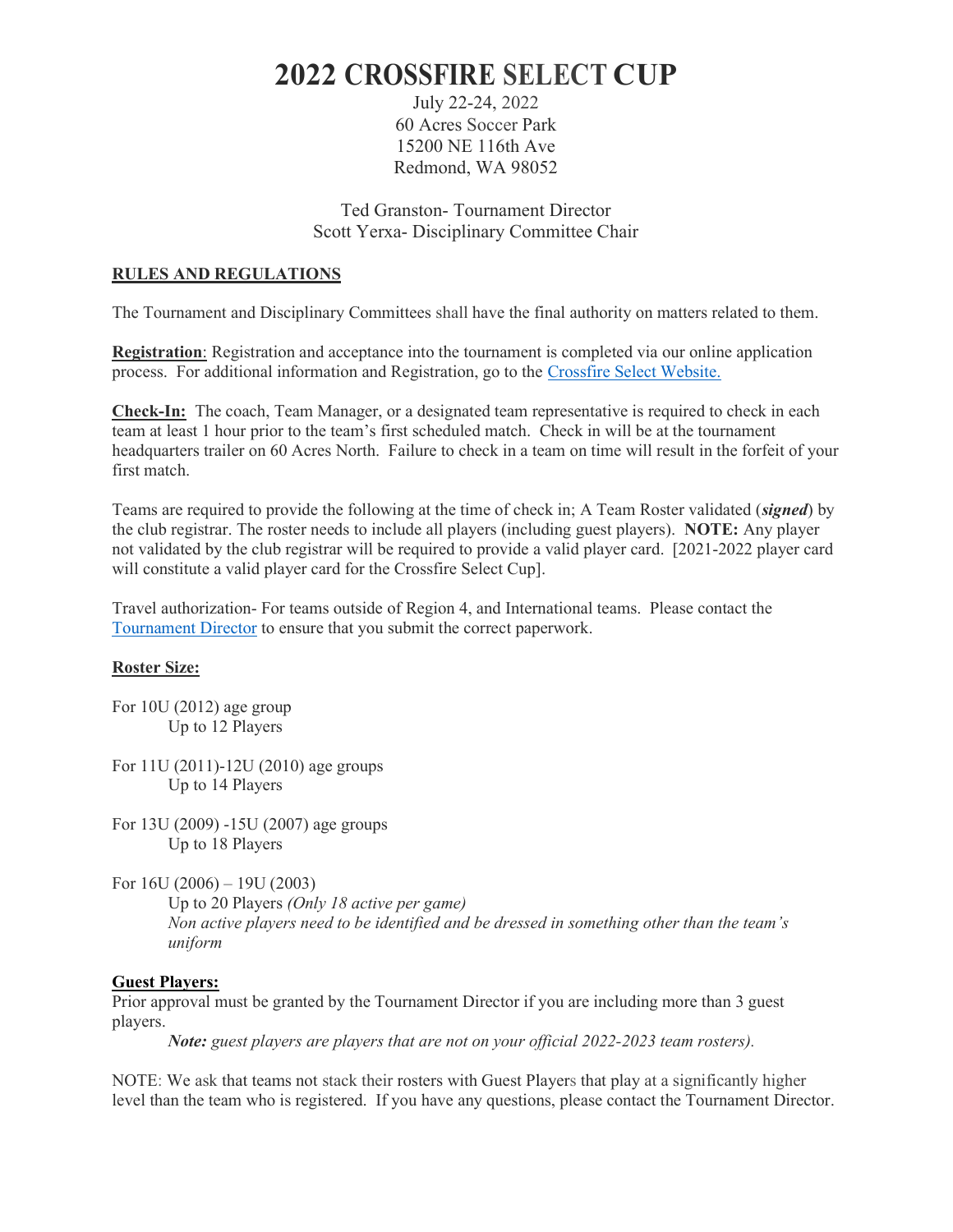## Players are only allowed on one roster.

No players are allowed to play for multiple teams in this tournament (even across age groups). Any player found playing for multiple teams in this tournament will face immediate expulsion from the tournament. All teams involved with these players on multiple rosters will face immediate expulsion from the tournament. All schedule games (completed or not) will be recorded as forfeits. The affected opposing teams will have these games recorded as 1-0 forfeit win, earning 3 points in the standings.

Tournament representatives, including field marshals reserve the right to check submitted rosters against players on the field prior, during or after a game. Any player not on your roster found to have participated in a match will result in the team being ejected from the tournament and all games will be recorded as a forfeit (1-0 loss to the forfeiting team).

# RULES OF PLAY:

FIFA Laws of the Game will apply as modified by USYSA and WYS as described herein.

All 7 v 7 and 9 v9 games will be played using the guidelines set by WYS mandated player development initiatives (the modifications are detailed below)

# 7 V 7 games:

Deliberate heading is not allowed in 7v7 games. If a player deliberately heads the ball in a game, an indirect free kick should be awarded to the opposing team from the spot of the offense. If the deliberate header occurs within the goal area, the indirect free kick should be taken on the goal area line parallel to the goal line at the nearest point to where the infringement occurred.

#### Build out line:

When the goalkeeper has the ball in his or her hands during play from the opponent, the opposing team must move behind the build out line until the ball is put into play.

Once the opposing team is behind the build out line, the goalkeeper can pass, throw or roll the ball into play (punts and drop kicks are not allowed).

After the ball is put into play by the goalkeeper, the opposing team can cross the build out line and play resumes as normal.

The opposing team must also move behind the build out line during a goal kick until the ball is put into play.

If a goalkeeper punts or drop kicks the ball, an indirect free kick should be awarded to the opposing team from the spot of the offense. If the punt or drop kick occurs within the goal area, the indirect free kick should be taken on the goal area line parallel to the goal line at the nearest point to where the infringement occurred.

The build out line will also be used to denote where offside offenses can be called.

Players cannot be penalized for an offside offense between the halfway line and the build out line.

Players can be penalized for an offside offense between the build out line and goal line.

To support the intent of the development rule, coaches and referees should be mindful of any intentional delays being caused by opponents not retreating in a timely manner or encroaching over the build out line prior to the ball being put into play. Coaches are responsible for addressing these types of issues with their players. Referees can manage the situation with misconduct if deemed appropriate. Referees should be flexible when enforcing the 6 second rule and counting the time of possession should only begin when all opponents have moved behind the build out line.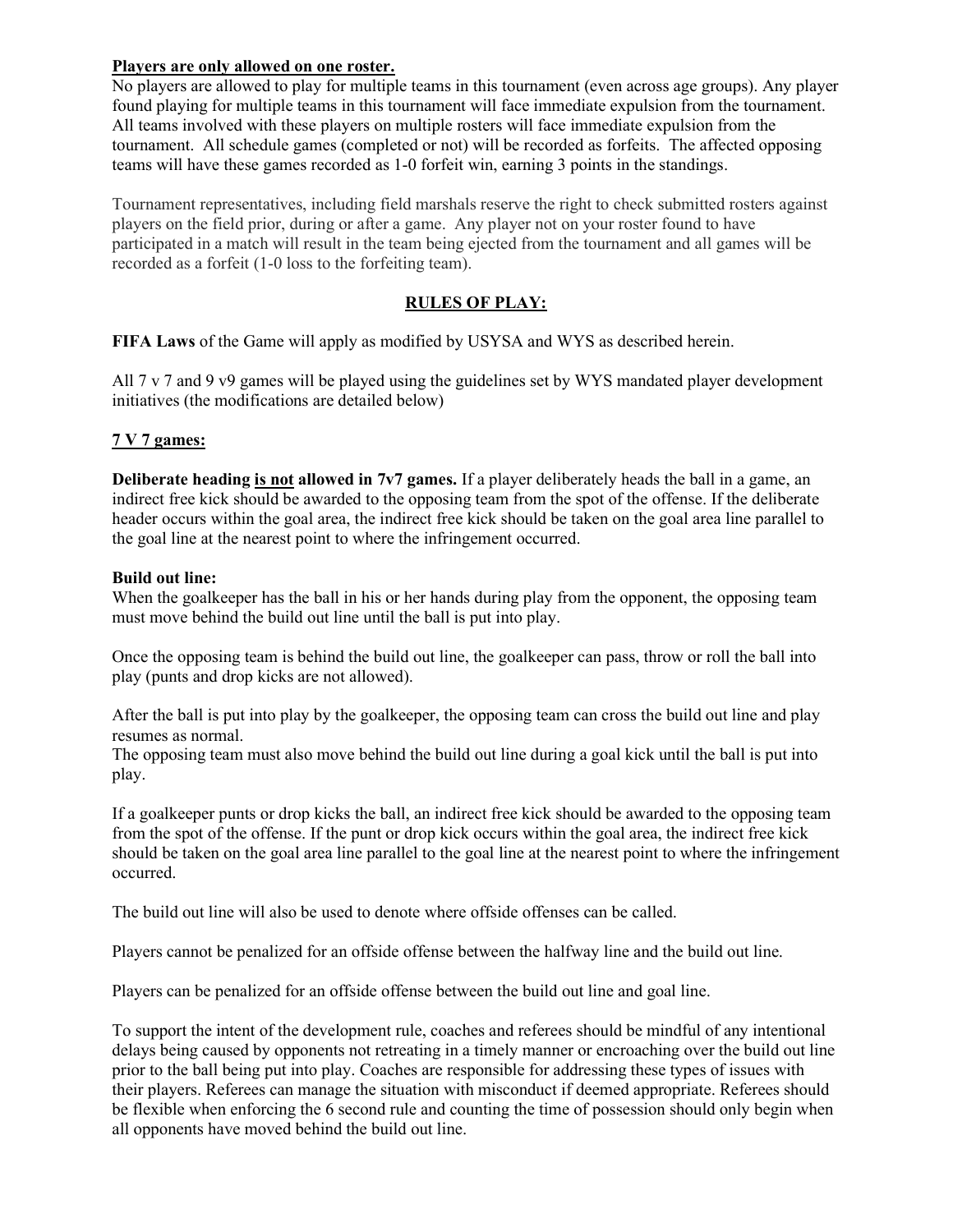Punting or drop kicking the ball by the GK is NOT allowed.

Substitutions are unlimited and can occur at any stoppage (at the discretion of the referee).

### 9 v 9 games: 11U (2012)

Deliberate heading is NOT allowed in 9v9 games for the U11 (2012) birth year games. If a player deliberately heads the ball in a game, an indirect free kick should be awarded to the opposing team from the spot of the offense. If the deliberate header occurs within the goal area, the indirect free kick should be taken on the goal area line parallel to the goal line at the nearest point to where the infringement occurred.

11U will utilize the build out line- See details above

Punting or drop kicking the ball by the GK is NOT allowed.

Substitutions are unlimited and can occur at any stoppage (at the discretion of the referee).

#### 9 v 9 games: 12U (2011)

#### Deliberate heading IS allowed in the 9v9 games for the U12 (2010) birth year games.

Punting or drop kicking the ball by the GK WILL BE ALLOWED.

There is **no build out line** on 12U games.

Substitutions are unlimited and can occur at any stoppage (at the discretion of the referee).

#### Match Duration and completion of play shall be as follows:

| Age Group     | Number of players | Duration            | <b>Ball Size</b> |
|---------------|-------------------|---------------------|------------------|
| 10's          | 7v7               | 50 Minutes $(2x25)$ |                  |
| $11's - 12's$ | 9v9               | 50 Minutes $(2x25)$ |                  |
| $13's - 19's$ | 11v11             | 60 Minutes $(2x30)$ |                  |

\*Game balls will be provided by the tournament

\* Group Play Games will be called not less than five (5) minutes prior to the scheduled start of the next game regardless of the amount of time played in each half up to that point. A game is "complete" upon completion of one half of play regardless of the circumstances of termination during the second half with final results based on the score at the time the game is called. Group Play games can end in a tie.

\*\* Playoff or Final games tied after regulation will go directly to FIFA Kicks from the Mark to determine who the winner is. (NO OVERTIME)

# Player Equipment and Field Setup:

- Shin guards are mandatory.
- No jewelry shall be worn during matches.
- Players and coaches of both teams will be positioned on one side of the field as directed by the Field Marshall. Each team may be accompanied by up to four *registered* team officials. Spectators of both teams shall be on the opposite side of the field.
- It will be at the game Referee's discretion to determine the safety and suitability of player equipment including the wearing of a hard brace. Referees will perform safety checks prior to the start of each game.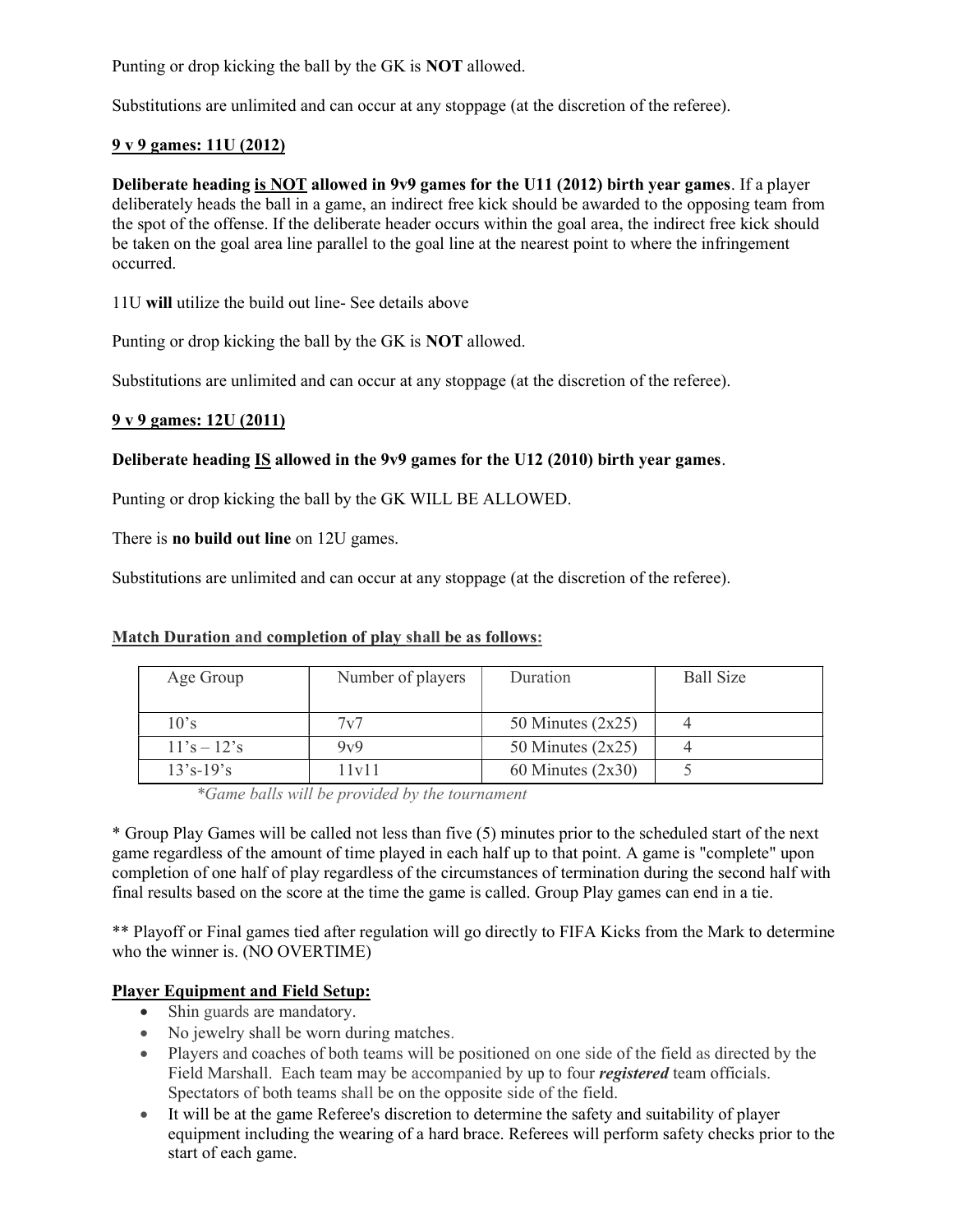CAUTIONS AND EJECTIONS: A player receiving two cautions (yellow cards) in a single game will be given an ejection (red card). A player who has been ejected (sent off), will not be replaced. A player who has been ejected will not return for that game and will not be allowed to participate in the next scheduled game. A player who is ejected for violent conduct or serious foul play will not be allowed to participate in the next TWO scheduled games, at a minimum. Further suspensions for Violent Conduct or Referee Abuse may be issued at the discretion of the Tournament Director or tournament official. Any player or coach who assaults a referee will be expelled from the Tournament. A coach who has been ejected (sent off) will be suspended the same as a Player ejection.

During game suspension(s) for coaches: there can be **NO** contact between the team and the coach during the game and the coach must be out of sight and sound of the field. Additionally, the coach must not be involved in unacceptable conduct (defined as coaching his/her players by any means or method, or harassment of opponents/players/referees/staff). Failure to adhere to this rule will result an immediate ejection from the tournament for the coach.

\*A Coach or Team Manager of any player (or Coach) sent off must report to the Tournament Director or any member of the Tournament Committee (located at the Tournament Trailer on 60 Acres) within sixty minutes of the completion of the match.

\*The referees shall file a misconduct report with the Disciplinary Committee, who shall review the report and may at their option increase or decrease the suspension in accordance with WSYSA guidelines.

\*If a Coach is sent off, the team is required to have another rostered, RMA cleared adult assume the sideline for the remainder of the match. Any team not having another RMA cleared adult will forfeit the game (1-0 forfeit).

SUSPENDED AND TERMINATED GAMES: If in the opinion of the referee a game must be suspended (for reason), the game may be resumed, but is subject to being ended not less than five (5) minutes prior to the scheduled start of the next game. If in the opinion of the referee, a game must be terminated for misconduct of players, bench, coaches, or spectators; the offending team could be suspended from further play and will forfeit that game and all remaining games. All previous points earned remain as played. Additionally, the home league and State Association will be contacted as appropriate.

INJURY: Additional time will not be added to the game for injuries. All games will be played on a running clock.

#### **COMPETITION**

Scoring Format: Teams will be awarded points on the following basis:

# NOTE: Scoring format has changed this year

- Three (3) points will be awarded for a win.
- One (1) point will be awarded for a draw.
- Zero  $(0)$  points for a loss

In the event two teams are tied in points at the end of bracket play, the teams to advance will be determined as follows:

- 1. The winner in head to head competition
- 2. Best goal differential in overall competition (maximum of 4 per game)
- 3. Most goals for (maximum of 4 per game)
- 4. Most total wins
- 5. Most shutouts
- 6. Fewest goals allowed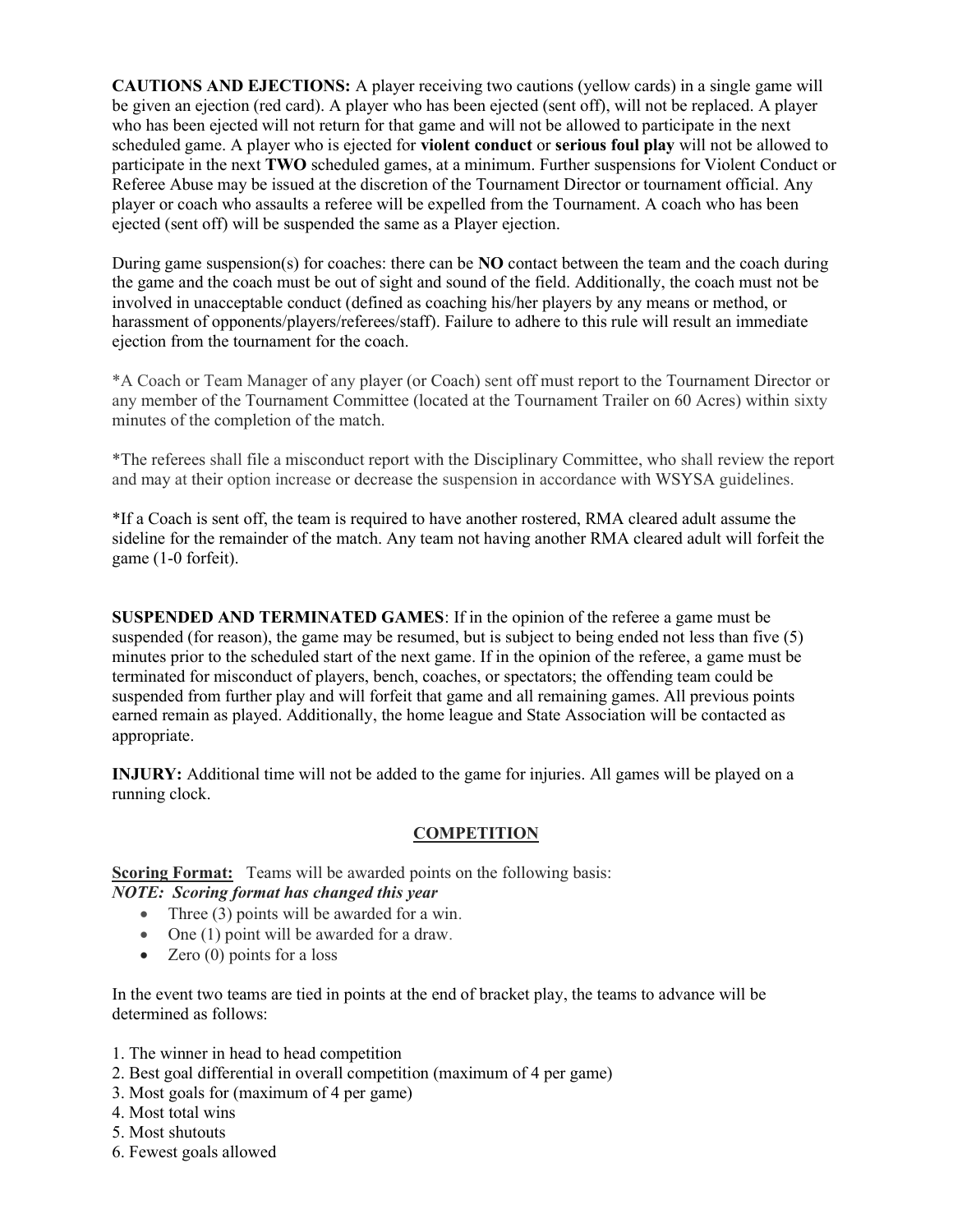If a tie still exists after steps 1 through 6, a coin toss will be made with two tournament officials present the result of which will then be communicated to each team manager.

In the case of more than 2 teams being tied in points. Tiebreakers will be progressively applied to eliminate contending teams until a single team remains.

HOME TEAM: The Home Team will be the team who appears first on the game schedule. HOMETEAM WEARS WHITE/or LIGHT colored jersey. The Home Team will be required to switch to alternate jerseys to accommodate a color conflict as declared by the referee. If the Home Team cannot supply alternate jerseys, the Home Team will forfeit the game. The Home Team will have the selection of the bench they wish to play from, and the direction in which they would like to play before the initial kickoff. The game ball will be supplied by the Tournament. The game balls will be subject to Referee approval.

VISITING TEAM: The Visiting Team will be the team who appears second on the game schedule and will wear DARK JERSEYS. The Visiting Team shall be awarded the initial kickoff.

SPECTATORS: All spectators are to be on the opposite side of the field from the Team Benches. In the spirit of sportsmanship, we ask spectators to be on the same half as their team "mirroring" their team and that spectators do not intermingle with each other. No spectators are allowed on the team side of the field.

FORFEITS: An automatic forfeit will be given if any of the following occur:

1. A team is not present and ready to play with a minimum number of eligible players (\*), an eligible coach, and verified player cards, within 5 minutes after the original kickoff time.

2. A home team is unable to supply alternate jerseys in the case of color conflict.

3. A team fails to check in at Mandatory Registration.

4. A team whose actions as determined solely by the referee cause the game to be terminated.

All teams who forfeit will have the game(s) scored a 0-1 loss. The winner will be awarded three (3) tournament points for a forfeit.

\*Minimum Number of eligible players to play a match:

7v7: 5 Players 9v9: 7 Players 11v11: 9 Players

PROTESTS: No protest or appeal process exists for disputes on or off the field.

DISPUTES: Game conduct is under the jurisdiction of the referee and the tournament will not overrule a referee's decision. All disputes off the field of play will be settled by the Tournament Director or by his designee and the decision will be final.

#### APPEALS/FAIR PLAY

Any matter not covered by the Rules of the event will be decided by the Tournament Director or designated official. All referee decisions are considered final. Red cards and ejections will not e rescinded.

We will not review any video to support any protest, objection, complaint or matter of judgement.

Cheating will not be tolerated. Any team caught cheating, in any manner, will immediately be forfeited out of the tournament. Any team caught cheating will be referred to their State Association for further disciplinary actions.

#### MISC.

The following are not allowed at or within the 60 Acres facility

• Dogs